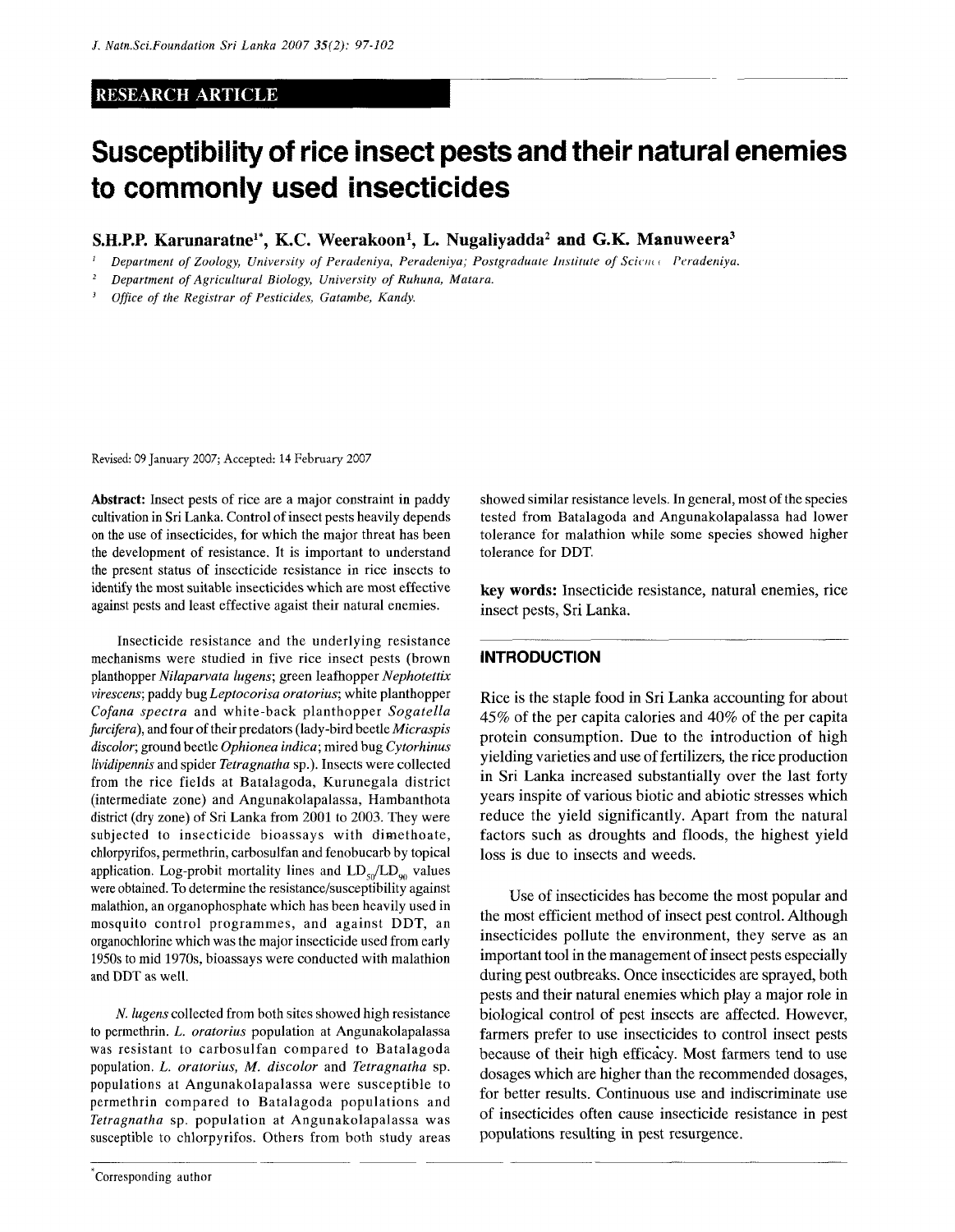*98* 

The present study was carried out to investigate and compare the insecticide cross-resistance spectra of five rice insect pests and some of their predators from two different rice growing areas of Sri Lanka, to some of the recommended insecticides.

### METHODS AND MATERIALS

*Study sites:* The major study site was an irrigated rice field at the Rice Research and Development Institute, Batalagoda, Kurunegala district, located in the Intermediate zone of Sri Lanka,  $7^{\circ}30'$  N and  $80^{\circ}20'E$ , 100 m above the sea level (Figurel).

Studies were carried out from 2001 to 2003 and covered four consecutive rice cultivation cycles, including two *Maha* (October to March) and two *Yala*  (April-September) seasons. Limited studies were carried out in the rice fields at the Regional Agricultural Research



**Figure 1:** Study sites: Batalagoda (\*) and Angunakolapelessa (•)

and Development Center, Angunakolapelessa, Hambanthota district, located in the Dry zone of Sri Lanka, 6°28' N, 81°2' E, 30 m above the sea level (Figure 1). Studies at Angunakolapalassa were carried out in 2002.

*Insects:* Five species of adult rice insect pests namely *Nilaparvata lugens* (brown planthopper, Homoptera: Delphacidae), *Leptocorisa oratorius* (paddy bug, Hemiptera: Alydidae), *Nephotettix virescens* (green leafhopper, Homoptera: Cicadellidae), *Sogatellafurcifera*  (white-back planthopper, Homoptera: Delphacidae) and *Cofana spectra* (white planthopper, Homoptera: Cicadellidae); and four species of predators namely *Micraspis discolor* (ladybird beetle, Coleoptera: Coccinellidae), *Ophionea indica* (ground beetle, Coleoptera: Carabidae), *Tetragnatha* sp. (spider sp., Aranea: Tetragnathidae) and *Cytorhinus lividipennis*  (mired bug, Hemiptera: Miridae) were collected from the rice fields using sweep-net and blower-vac methods.

*Chemicals and equipment:* Chemicals were purchased from Sigma, USA, unless otherwise stated. DDT (97.5% pure) and paraoxon (98% pure) were from Greyhound, UK; malathion (97.5% pure) and chlorpyrifos (98% pure) were a gift from Cheminova, Denmark; propoxur (98.5% pure) from Bayer, Germany and permethrin (98% pure) from Aventis, UK; Dimethoate (96% pure), fenobucarb ((97.5% pure) and carbosulfan (90.81%) were a gift from AgroEvo (Ceylon), Sri Lanka.

*Insecticide bioassays:* Bioassays were carried out using the topical application method. A drop of the insecticide solution was applied topically on to the thoracic region of the insect using a microapplicator (Burkard, England) with a drop size ranging from  $0.25 \mu L$  to  $1 \mu L$ . Insecticide stock solutions were prepared in acetone. Serial dilutions were made with acetone. Adrop of the insecticide solution was applied on to the dorsal surface of the thoracic tergites of each insect<sup>1-3</sup>. As recommended by the International Rice Research Institute (IRRI), 0.25uL was applied for planthoppers and leafhoppers. 0.5 $\mu$ L was used for the ground beetle and ladybird beetle. luE was applied for paddy bug and spider<sup>13</sup>. Control experiments were done using acetone alone. Five to twenty five insects were used per assay and at least four replicates were used for each dosage. Treated insects were transferred into a clean vial containing food materials. Mortalities were recorded after a 24 h period. Data were analysed only when the mortalities of control experiments were < 20% . Actual mortalities were obtained from the observed mortalities using Abbott's formula<sup>4</sup>.

Mortalities (probability scale) obtained with chlorpyrifos, dimethoate, carbosulfan, fenobucarb and permethrin were plotted against dosages (log scale) and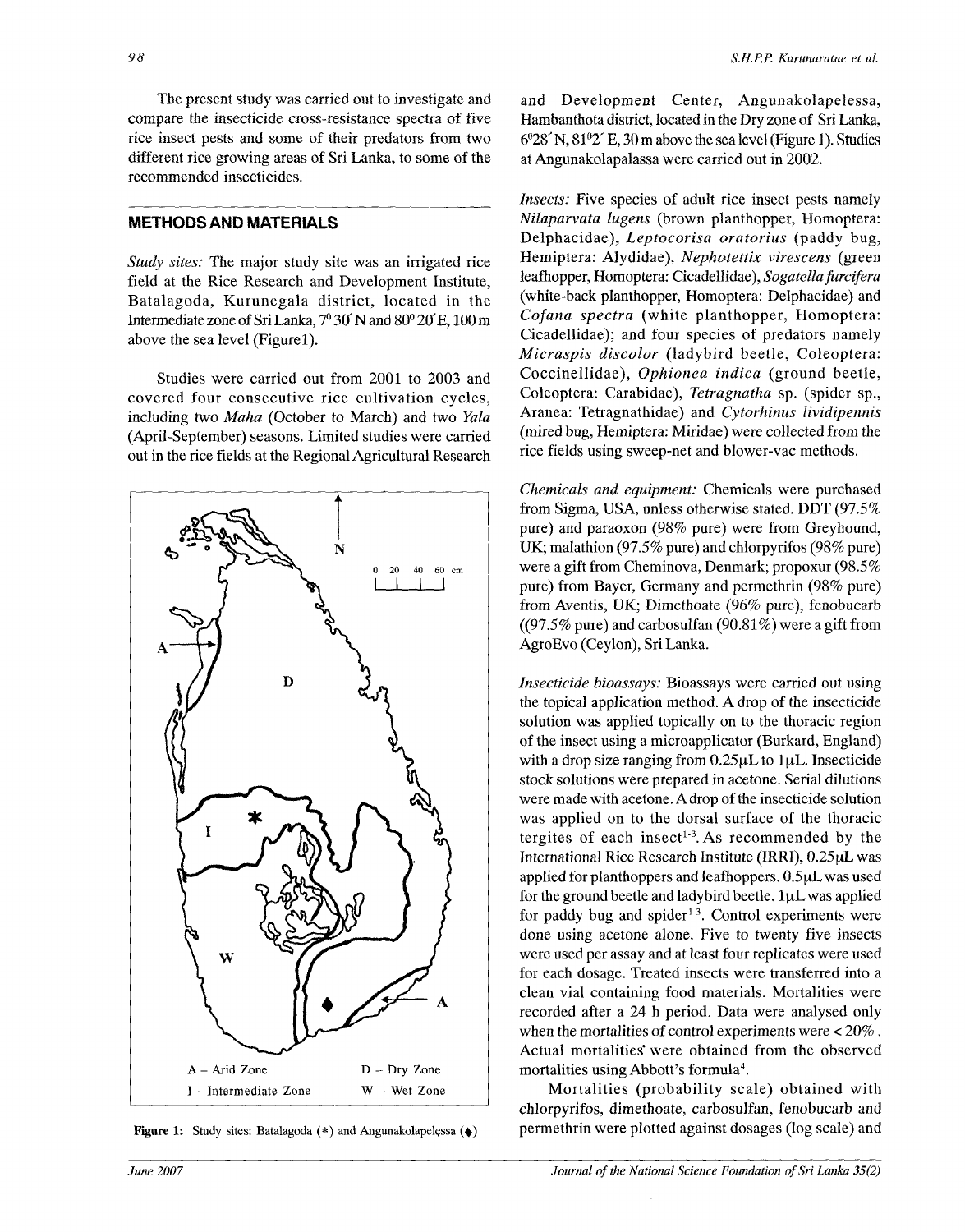$LD_{50}/LD_{90}$  values were obtained by regression analysis.<br>All test insect species were treated with a fixed dosage

. Only dosages resulting in  $LD_{50}$  and  $LD_{90}$  with All test insect species were treated with a fixed dosage the Batalagoda species and the fixed DDT and malathion of 3.5  $\mu$ g/mg (biomass) DDT and 4.4  $\mu$ g/mg (biomass) dosages, were tested against Angunakolapalassa speci dosages, were tested against Angunakolapalassa species.

Table 1:  $LD_{50}$  and  $LD_{90}$  ( $\mu$ g/g insect body weight) values of insecticides for the insect pest populations at Batalagoda as determined by the topical application method

|                | Dimethoate      |              | Chlorpyrifos           |             | Carbosulfan                                                                         |            | <b>BPMC</b>         | Permethrin |                          |           |  |  |
|----------------|-----------------|--------------|------------------------|-------------|-------------------------------------------------------------------------------------|------------|---------------------|------------|--------------------------|-----------|--|--|
| <b>Species</b> | $LD_{50}$       |              | $LD_{90}$ $LD_{50}$    |             | $LD_{90}$ $LD_{50}$                                                                 |            | $LD_{90}$ $LD_{50}$ |            | $LD_{90}$ $LD_{50}$      | $LD_{90}$ |  |  |
| N. lugens      | 10.00           | 3954.29      | 0.63                   | 227.60      | 0.13                                                                                | 23.50      | 3.75                |            | 80.13 66.25              | 23,812.40 |  |  |
|                | $N=500$ , n=7   |              | $N=500$ , n=6          |             | $N=650$ , n=4                                                                       |            | $N=650$ , n=3       |            | $N=500$ , n=5            |           |  |  |
|                | $X^2$ = 13.50   |              | $p<0.05$ $X^2 = 73.53$ |             | $p > 0.05$ $X^2 = 29.49$ $p > 0.05$ $X^2 = 41.13$                                   |            |                     |            | $p > 0.05$ $X^2 = 7.32$  | p<0.05    |  |  |
| S. furcifera   | 7.43            |              | 368.21 16.43           | 722.86      | 1.07                                                                                | 67.86 2.14 |                     | 461.79     | 0.36                     | 147.50    |  |  |
|                | $N=500$ , n=4   |              | $N = 500$ , n=4        |             | $N=500$ , n=3                                                                       |            | $N = 500$ , n=2     |            | $N=500$ , n=3            |           |  |  |
|                | $X^2 = 9.27$    | p > 0.05     | $X^2 = 6.28$           |             | <b>p&lt;0.05</b> $X^2 = 42.40$ p>0.05 $X^2 = 31.85$                                 |            |                     |            | $p > 0.05$ $X^2 = 6.60$  | p<0.05    |  |  |
| N. virescens   | 1.88            | 165.13       | 5.13                   |             | 224.13 0.25                                                                         |            | 5.08 0.25           | 44.75 0.63 |                          | 34.38     |  |  |
|                | $N=500$ , n=4   |              | $N=500$ , n=4          |             | $N = 500$ , n=3                                                                     |            | $N=500$ , n=2       |            | $N = 500$ , n=3          |           |  |  |
|                | $X^2$ = 20.58   | p > 0.05     |                        |             | $X^2 = 8.35$ p<0.05 $X^2 = 72.17$ p>0.05 $X^2 = 69.54$                              |            |                     |            | $p > 0.05$ $X^2 = 19.29$ | p > 0.05  |  |  |
| C. spectra     | 0.17            | 6.79         | 0.29                   | 2.90        | 0.02                                                                                | 1.71       | 0.14                |            | 14.35 0.02               | 0.31      |  |  |
|                | $N=500$ , n=3   |              | $N=500$ , n=3          |             | $N=500$ , n=2                                                                       |            | $N = 500$ , n=3     |            | $N=500$ , n=3            |           |  |  |
|                | $X^2$ = 40.12   | p > 0.05     | $X^2 = 34.34$          |             | $p > 0.05$ $X^2 = 1.88$ $p < 0.05$ $X^2 = 42.76$ $p > 0.05$ $X^2 = 11.51$           |            |                     |            |                          | p > 0.05  |  |  |
| L. oratorius   | 0.15            | 2708.74 0.17 |                        | 161.20 0.03 |                                                                                     |            | $3.86$ 0.09         | 89.51      | 0.11                     | 3.86      |  |  |
|                | $N=500$ , $n=3$ |              | $N = 500$ , n=3        |             | $N=500$ , n=3                                                                       |            | $N=500$ , n=3       |            | $N = 500$ , n=4          |           |  |  |
|                | $X^2$ = 13.26   |              |                        |             | p>0.05 $X^2 = 12.44$ p>0.05 $X^2 = 34.71$ p>0.05 $X^2 = 35.86$ p>0.05 $X^2 = 20.21$ |            |                     |            |                          | p > 0.05  |  |  |

 $N =$  total number tested  $n =$  degree of freedom  $\epsilon =$  Lethal dosage which kills 50% of the population

\*\*= Lethal dosage which kills 90% of the population

Table 2: LD<sub>50</sub><sup>\*</sup> and LD<sub>90</sub><sup>\*\*</sup> (wg/g insect body weight) values of insecticides for the predator populations at Batalagoda as determined by the topical application method.

|                 | Dimethoate                         |             | Chorpyrifos                        |             | Carbosulfan                                                  |              | <b>BPMC</b>         |               | Permethrin                       |           |  |
|-----------------|------------------------------------|-------------|------------------------------------|-------------|--------------------------------------------------------------|--------------|---------------------|---------------|----------------------------------|-----------|--|
| <b>Species</b>  | $LD_{50}$                          |             | $LD_{90}$ $LD_{50}$                |             | $LD_{90}$ $LD_{50}$                                          |              | $LD_{90}$ $LD_{50}$ |               | $LD_{90}$ $LD_{50}$              | $LD_{90}$ |  |
| C. lividipennis | 0.63                               | 462.50 0.63 |                                    | 5.63        | 0.63                                                         | 46.88        | 1.25                | 277.50        | 0.63                             | 8.75      |  |
|                 | $N=250$ , $n=3$                    |             | $N=250$ , n=3                      |             | $N=250$ , n=2                                                |              | $N=250, n=2$        |               | $N=250$ , n=3                    |           |  |
|                 | $X^2$ = 30.11                      |             | $p > 0.05$ $X^2 = 5.65$            |             | <b>p&lt;0.05</b> $X^2 = 1.15$ <b>p&lt;0.05</b> $X^2 = 58.50$ |              |                     |               | $p > 0.05$ $X^2 = 5.57$          | p<0.05    |  |
| M. discolor     | 0.90                               | 16.80       | 10.10                              | 919.10 1.20 |                                                              | 72.30        | 4.60                | 98.20         | 0.20                             | 8.40      |  |
|                 | $N=350$ , n=3                      |             | $N=350$ , $n=3$                    |             | $N=350$ , n=2                                                |              | $N=350$ , $n=3$     |               | $N=350$ , $n=3$                  |           |  |
|                 | $X^2 = 52.02$ p>0.05 $X^2 = 21.83$ |             |                                    |             | $p > 0.05$ $X^2 = 37.12$ $p > 0.05$ $X^2 = 53.25$            |              |                     |               | $p > 0.05$ $X^2 = 30.25$         | p > 0.05  |  |
| O. indica       | 0.10                               |             | $3.50 \quad 0.10$                  | 15.00 1.10  |                                                              | 698.80 18.90 |                     | 237.40 0.10   |                                  | 30.80     |  |
|                 | $N=350, n=3$                       |             |                                    |             | $N=350, n=2$                                                 |              | $N=350$ , $n=3$     |               | $N=350, n=3$                     |           |  |
|                 | $X^2 = 4.75$                       |             | $\mathbf{p}$ <0.05 $X^2 = 64.93$   |             | $p>0.05$ $X^2 = 76.96$ $p>0.05$ $X^2 = 39.36$                |              |                     |               | $p > 0.05$ $X^2 = 7.46$          | p<0.05    |  |
| Tetragnatha sp. | 2.67                               | 2355.33     | 1.11                               |             | 22.44 62.89                                                  |              | 6551.22 2.67        | 2693.56       | 0.22                             | 10.11     |  |
|                 | $N=200$ , $n=3$                    |             | $N=200, n=2$                       |             | $N=200$ , n=4                                                |              | $N=200, n=3$        | $N=200$ , n=3 |                                  |           |  |
|                 |                                    |             | $X^2 = 21.75$ p>0.05 $X^2 = 6.998$ |             | $p>0.05$ $X^2 = 43.24$ $p>0.05$ $X^2 = 6.46$                 |              |                     |               | $\mathbf{p}$ <0.05 $X^2$ = 11.45 | p > 0.05  |  |

 $N =$  total number tested  $n =$  degree of freedom  $\epsilon$  = Lethal dosage which kills 50% of the population

\*\*= Lethal dosage which kills 90% of the population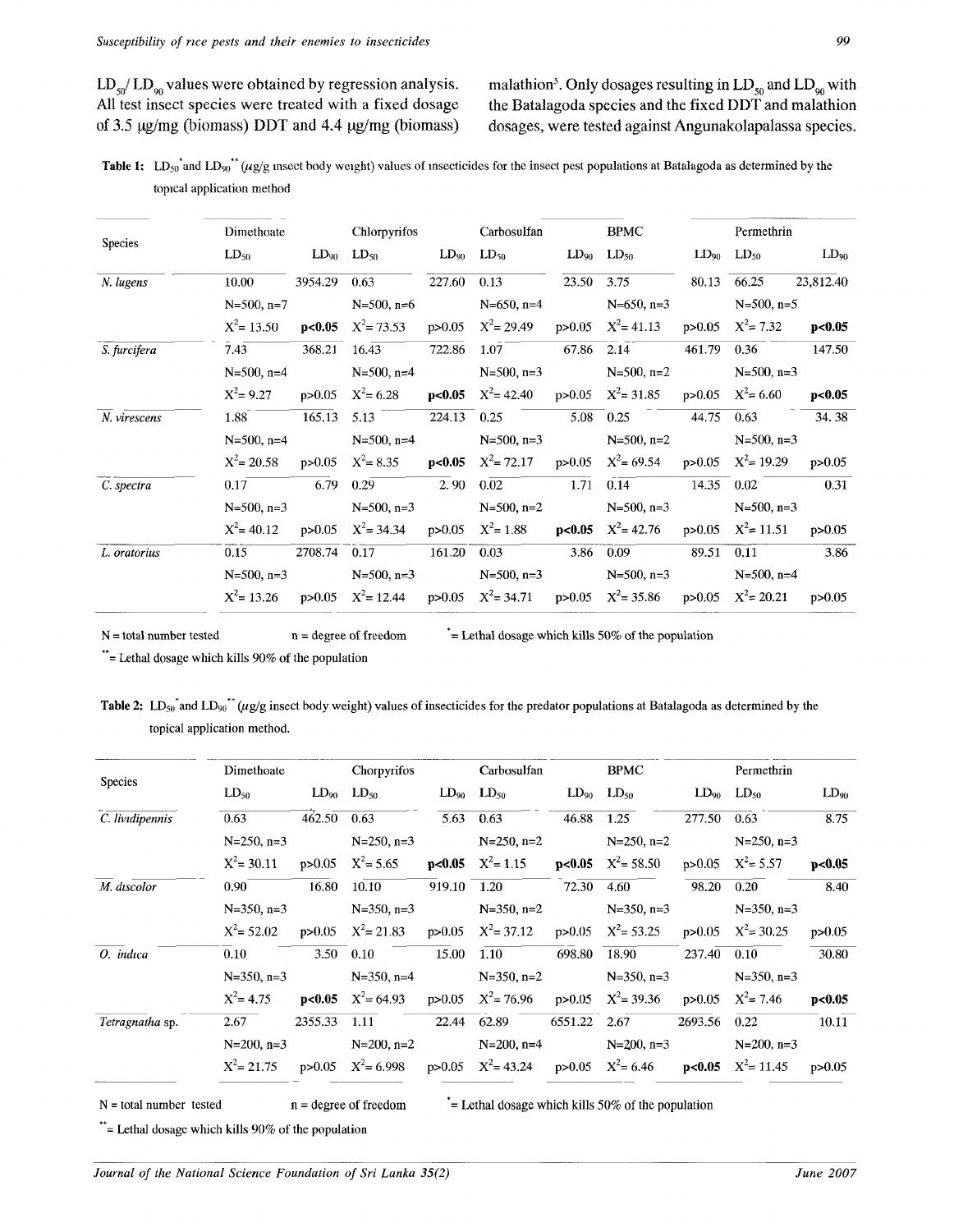|                    | Percentage mortalities |            |              |       |       |            |       |             |              |       |  |  |  |
|--------------------|------------------------|------------|--------------|-------|-------|------------|-------|-------------|--------------|-------|--|--|--|
| <b>Species</b>     |                        | Dimethoate | Chlorpyrifos |       |       | Permethrin |       | Carbosulfan | <b>BPMC</b>  |       |  |  |  |
|                    | A                      | B          | A            | в     | A     | B          | A     | B           | $\mathbf{A}$ | B     |  |  |  |
| $N$ lugens         | 48                     | 909        | 4686         | 7778  | 3738  | 65.81      | 51.22 | 86 11       | 57.5         | 95 35 |  |  |  |
| furcifera<br>S.    | 56 67                  | 84 44      | 444          | 75 56 | 55 56 | 89.09      | 50    | 90          | 59.52        | 83.33 |  |  |  |
| L oratorious       | 45                     | 81 67      | 54 55        | 8722  | 96 67 | 100        | 20    | 60          | 100          | 100   |  |  |  |
| $C$ lividipennis   | 4737                   | 681        | 5745         | 9375  | 50    | 90         | 60    | 88          | 55 56        | 86    |  |  |  |
| discolor<br>M      | 53 33                  | 88         | 5385         | 769   | 96.67 | 100        | 27 27 | 92          | 40           | 88 46 |  |  |  |
| <i>indica</i><br>Ω | 50                     | 98 33      | 68 33        | 85    | 48 33 | 68 33      | 45    | 85          | 51 67        | 100   |  |  |  |
| Tetragnatha sp     | 55                     | 85         | 95           | 100   | 100   | 100        | 80    | 95          | 5            | 60    |  |  |  |

**Table 3:** Percentage mortalities obtained for Angunakolapalassa insect populations ( $n = 100$ )

A - for the dosage, which gave 50% mortality of the same species at Batalagoda

B - for the dosage, which gave 90% mortality of the same species at Batalagoda.

Table 4: Percentage mortalities for the fixed dosages of 3,500 µg/g DDT and 4,400 µg/g malathion

| <b>Species</b>    |            | Percentage mortality for<br>3500 µg/g DDT | Percentage mortality for<br>4400 µg/g malathion |                         |  |  |  |  |
|-------------------|------------|-------------------------------------------|-------------------------------------------------|-------------------------|--|--|--|--|
|                   | Batalagoda | Angunakolapalassa                         | Batalagoda                                      | Angunakolapalassa<br>95 |  |  |  |  |
| $N$ lugens        | 80         | 81 43                                     | 85                                              |                         |  |  |  |  |
| N virescens       | 75         | NT                                        | 100                                             | NT                      |  |  |  |  |
| L oratorus        | 50         | 38 33                                     | 100                                             | 90                      |  |  |  |  |
| $C$ spectra       | 871        | NT                                        | 9647                                            | NT                      |  |  |  |  |
| S furcifera       | 56         | 9333                                      | 90                                              | 96 67                   |  |  |  |  |
| $C$ lividipennis  | 100        | 92 23                                     | 90                                              | 100                     |  |  |  |  |
| M discolor        | 554        | 14 29                                     | 96 34                                           | 9714                    |  |  |  |  |
| $O$ <i>indica</i> | 409        | 62 22                                     | 65                                              | 74                      |  |  |  |  |
| Tetragnatha sp    | 100        | 64 29                                     | 95                                              | 65 71                   |  |  |  |  |
|                   |            |                                           |                                                 |                         |  |  |  |  |

NT= not tested

As the number of *N. virescens* and *C. spectra* were very low at Angunakolapalassa, the insecticide bioassays could not be carried out for these two species.

# **RESULTS**

Log-probit mortality lines for dimethoate, chlorpyrifos, permethrin, carbosulfan and fenobucarb for the Batalagoda rice insect pest and predatory populations were plotted and  $LD_{50}$  and  $LD_{90}$  values estimated (Tables 1 and 2). Fitness of the log-probit mortality curves is given

by the  $\chi^2$  values and indicates whether the population showed a homogeneous  $(p<0.05)$  or a heterogeneous (p>0.05) response to the insecticide. These pest and predatory species from Angunakolapalassa were exposed to the insecticide dosages that resulted in  $LD_{50}$  and  $LD_{90}$ of the same insecticides from Batalagoda and the percentage mortalities obtained are given in Table 3.

Percentage mortalities of both Batalagoda and Angunakolapalassa populations, when exposed to the fixed dosages of malathion and DDT, are given in Table 4.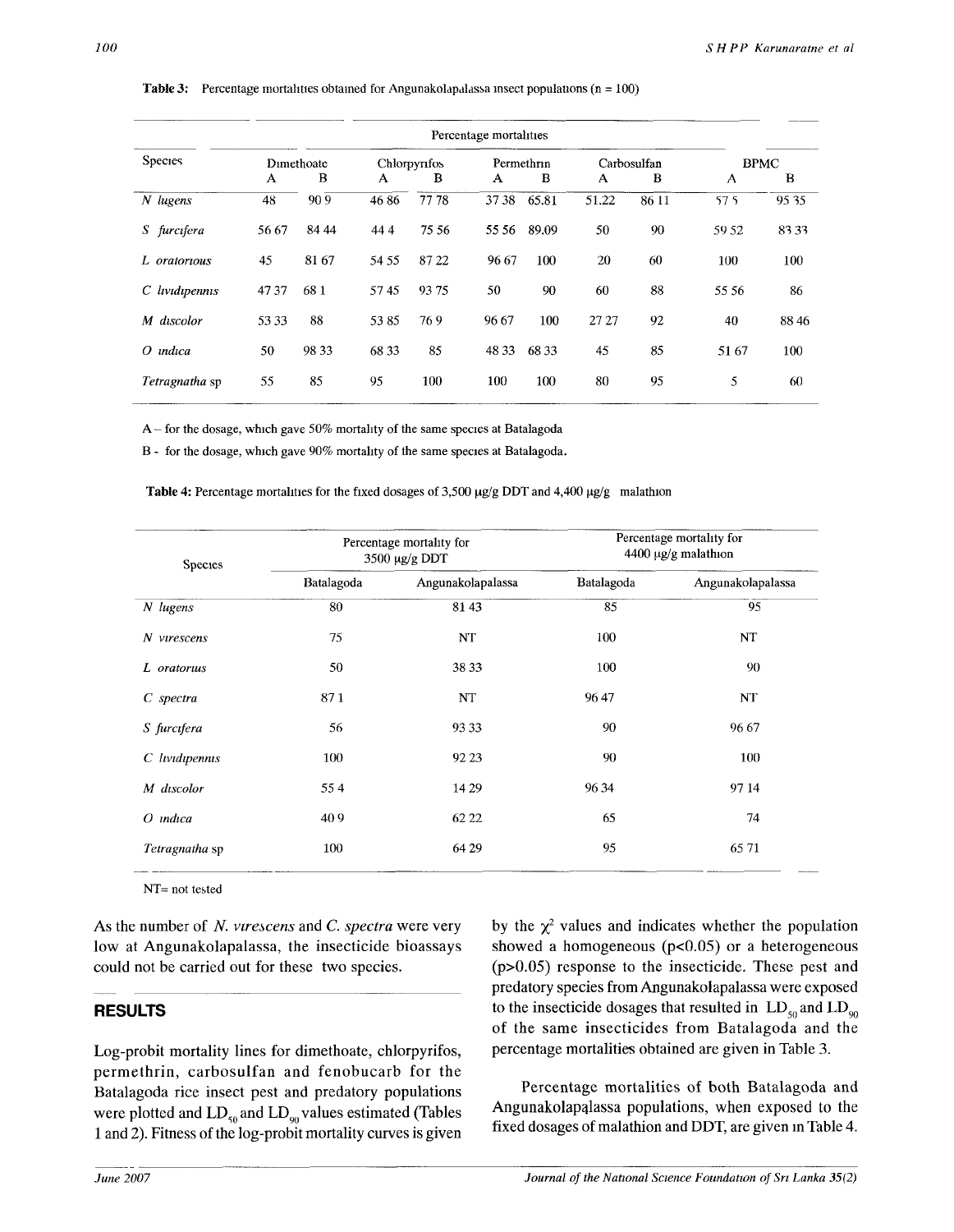|  |  |  | Table 5: Susceptible/ resistance status of rice insect pests and their predators to seven insecticides |
|--|--|--|--------------------------------------------------------------------------------------------------------|
|--|--|--|--------------------------------------------------------------------------------------------------------|

|                       |             |           |          |              |              | Pest species            |             |          |             |              | Predatory species |                 |              |                       |             |             |              |                        |
|-----------------------|-------------|-----------|----------|--------------|--------------|-------------------------|-------------|----------|-------------|--------------|-------------------|-----------------|--------------|-----------------------|-------------|-------------|--------------|------------------------|
| Insecticide           |             | N. lugens |          | S. furcifera |              | N. virescens C. spectra |             |          |             | L. oratorius |                   | C. lividipennis |              | M. discolor O. indica |             |             |              | <i>Tetragnatha</i> sp. |
|                       | Bat         | Ang       | Bat      | Ang          | Bat          | Ang                     | Bat         | Ang      | Bat         | Ang          | Bat               | Ang             | Bat          | Ang                   | Bat         | Ang         | Bat          | Ang                    |
| Dimethoate<br>(OP)    | RR          | <b>RR</b> | RR       | RR           | RR           | NT                      | $\mathbf R$ | NT       | S           | S            | $\mathbf R$       | $\mathbb{R}$    | $\mathbb{R}$ | $\mathbb{R}$          | S           | S           | $\mathbb{R}$ | $\mathbf R$            |
| Chlorpyrifos<br>(OP)  | RR          | RR        | RR       | RR           | $_{\rm RR}$  | $\bf NT$                | $\bf R$     | NT       | S           | S            | $\bf R$           | $\bf R$         | $\mathbf R$  | $\bf R$               | S           | S           | $\bf R$      | S                      |
| Carbosulfan<br>(Carb) | S           | S         | S        | S            | S            | NT                      | S           | NT       | S           | $\bf R$      | S                 | $\mathbb{R}$    | $\mathbb{R}$ | RR                    | $\bf R$     | S           | RR           | S                      |
| <b>BPMC</b><br>(Carb) | RR          | RR        | S        | S            | S            | NT                      | S           | NT       | ${\bf S}$   | S            | S                 | ${\bf R}$       | $\mathbf R$  | $\mathbf R$           | RR          | $\mathbf R$ | $\bf R$      | RR                     |
| Permethrin<br>(Pyr)   | $_{\rm RR}$ | $_{RR}$   | $\bf R$  | $\mathbb{R}$ | $\mathbb{R}$ | NT                      | S           | $\bf NT$ | $\bf R$     | S            | $\, {\bf R}$      | $\, {\bf R}$    | $\mathbf R$  | S                     | $\mathbf R$ | $\mathbf R$ | $\mathbf R$  | S                      |
| Malathion<br>(OP)     | S           | S         | S        | S            | S            | $\bf NT$                | S           | $\bf NT$ | S           | S            | S                 | ${\bf S}$       | S            | S                     | S           | S           | S            | S                      |
| <b>DDT</b><br>(OGCL)  | S           | S         | $\bf{R}$ | S            | S            | NT                      | S           | NT       | $\mathbf R$ | ${\bf R}$    | S                 | S               | $\mathbb{R}$ | RR                    | $_{\rm RR}$ | $\bf R$     | S            | $\mathbf R$            |

 $OP =$  organophosphate; Carb = carbomate; Pyr = pyrethroid; OGCL = organochlorine; RR = highly resistant; R = resistant; S = susceptible;  $NT = not tested$ ;  $Bat = Batalogoda$ ;  $Ang = Angunakolapalassa$ 

According to all the bioassay results, comparative resistance/ susceptibility spectra were obtained for all the species and are presented in Table 5.

# **DISCUSSION**

Large-scale use of synthetic insecticides was first started in Sri Lanka in 1945 with the introduction of organochlorines<sup>6</sup> . DDT and *y* -BHC dust were heavily used in paddy cultivation until the mid 1970s<sup>7</sup>. DDT was introduced in 1957 and later it was replaced by malathion in 1975<sup>8</sup> . Usage of organophosphates such as malathion and fenitrothion in agriculture was legally restricted because of their important role in malaria control. Organochlorines were followed by carbamates, which was the major group of insecticides used in agriculture until the introduction of pyrethroids in 1994. In the health sector, malathion was the major insecticide of choice until the introduction of pyrethroids in early 1990s. However, it is still used in certain areas of the country in mosquito control activities.

At Batalagoda only paddy is cultivated while at Angunakolapalassa, pulses and cereals are also cultivated in addition to paddy. Insecticides, which are used to manage insect pests at both these sites, have been selected according to the pesticide recommendations of the Department of Agriculture. Most widely used insecticides are carbosulfan, fenobucarb, carbofuran, dimethoate, chlorpyrifos and these insecticides have been used for more than three decades.

Insecticide resistance can be assessed by a variety of bioassay methods i.e. direct application of insecticide droplets on to the insect body (topical application), insecticide impregnated paper method, spraying methods, leaf dip method, mixing insecticides with food etc. In the present study topical application method was used since it has been successfully used for rice insect pests, i.e. for the brown planthopper *N. lugens<sup>915</sup> ,* the green leafhopper *Nephotettix cincticeps<sup>11116</sup>\*,* the white-backed planthopper *S. furcifera<sup>1215</sup>* and for the small brown planthopper *Laodelphax striatellus<sup>11</sup> .* Other than rice insect pests, topical application method has been successfully used for other insects such as aphids and bruchid pests $5,17-20$ .

Validity of the present results can be tested against available published data for some of these species. For carbosulfan susceptible populations of *N. lugens* and *S.furcifera* LD<sub>50</sub> values have been reported as  $5\mu g/g$  and  $3.5\mu g/g^{15}$ . During the present study Batalagoda populations of *N. lugens*, *S. furcifera* had LD<sub>50</sub> values  $0.13\mu$ g/g and  $1.07\mu$ g/g respectively. Susceptible populations of *N lugens, S. furcifera* and *N. virescens*  have shown LD<sub>50</sub> values of 0.02  $\mu$ g/g, 2.9  $\mu$ g/g and 2.77  $\mu$ g/g respectively for the insecticide fenobucarb<sup>11,14</sup>